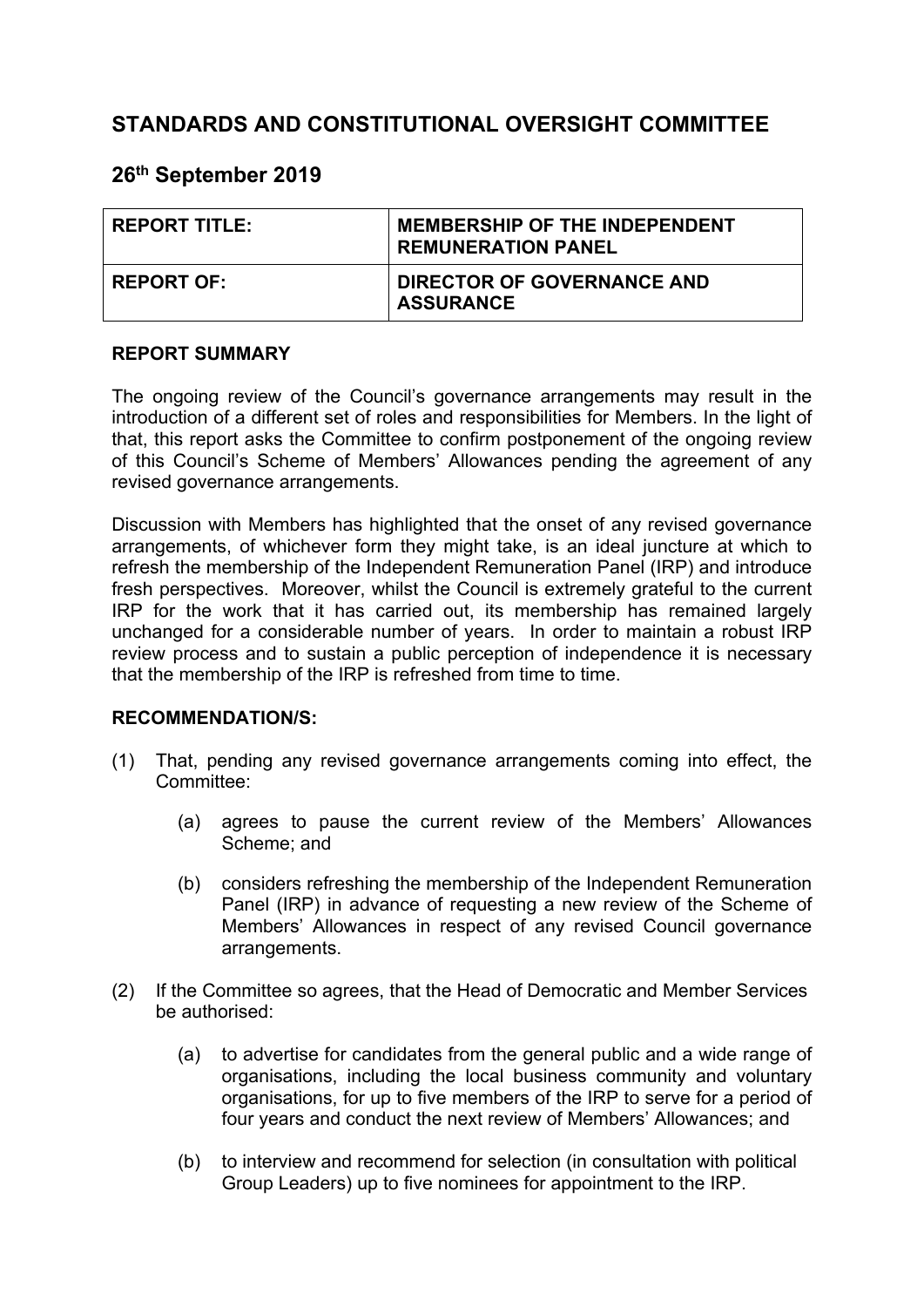- (3) That the nominees for appointment to the IRP be subject to approval of the Council;
- (4) That the scope of the review of the Scheme of Members' Allowances be comprehensive, taking onto account any revision of governance arrangements;
- (5) That an honorarium of £500 (no increase) be paid to the Chair of the Panel for a period of four years and the Committee determines whether to make payments to the other IRP Members ; and
- (6) That the Committee determines whether the IRP should elect its own Chair or whether, as now, the Council separately recruits for and appoints the Chair as having a separate and distinct skill set and knowledge requirement.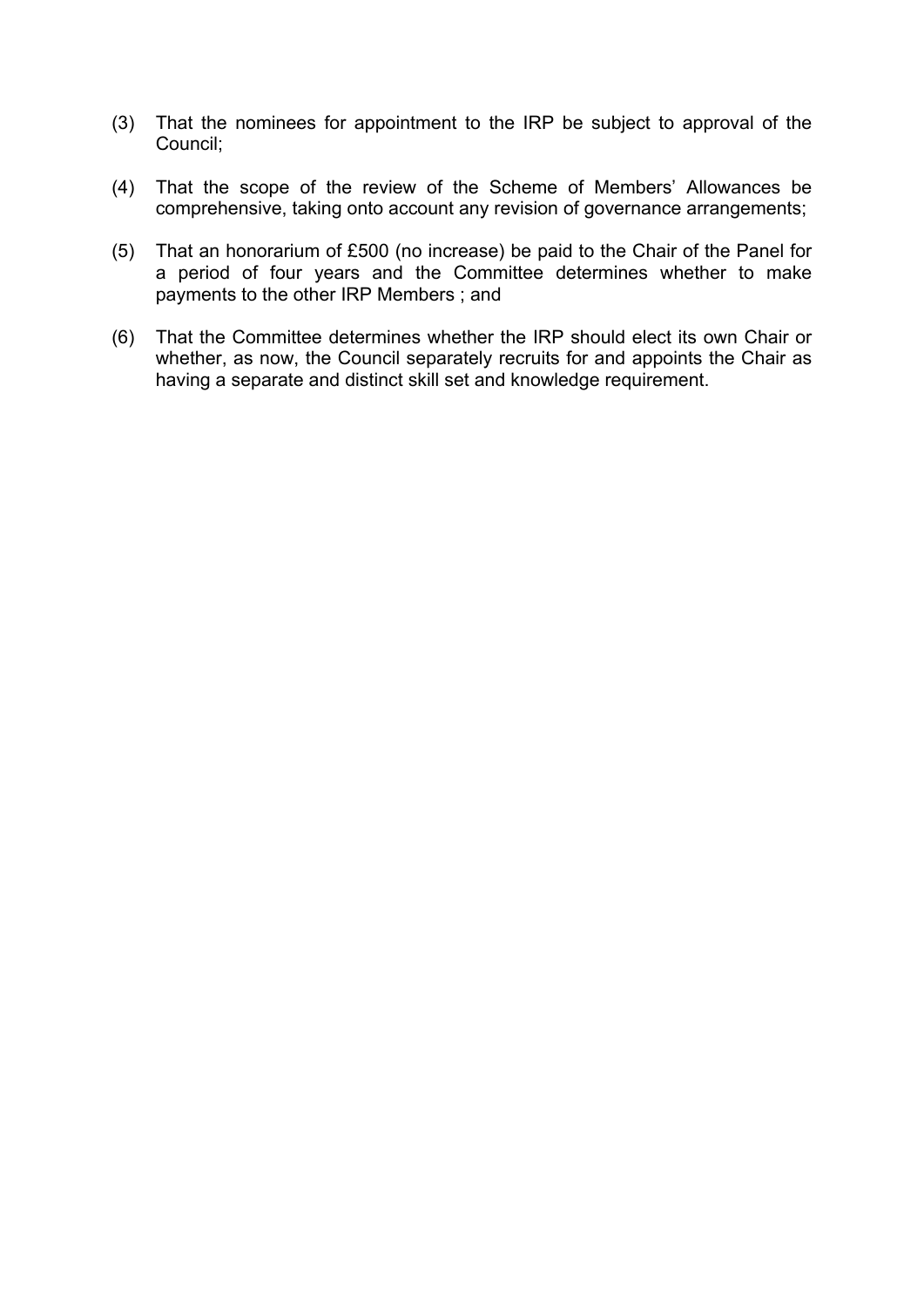### **SUPPORTING INFORMATION**

#### **1.0 REASON/S FOR RECOMMENDATION/S**

- 1.1 If the Council wishes to make or amend a Scheme of Members' Allowances for Councillors it must appoint an Independent Remuneration Panel (IRP) to conduct such a review. The membership of the IRP was confirmed at the Annual Meeting 2019 and is beginning its review of Members' Allowances under the Council's current governance arrangements. As those governance arrangements are themselves under review, any new Members' Allowances Scheme is potentially immediately redundant.
- 1.2 The opportunity to recruit a new IRP, in advance of implementation of any new or revised governance arrangements, offers clear advantages in terms of fresh thinking and perspectives when formulating an associated new Scheme of Members' Allowances.
- 1.3 Guidance identifies the need to ensure that Councillors' allowances both encourages people to come forward as elected members and helps to retain such service to the community. Achieving a Panel that is independent, well qualified, and representative of the diversity of communities in the Borough is essential to this aim. The recruitment process is critical to a successful refresh: the proposed approach recognises this and combines advertising with inviting organisations to put forward candidates.

#### **2.0 OTHER OPTIONS CONSIDERED**

- 2.1 The Committee may feel it would be appropriate to continue with the existing IRP to conduct the review of allowances this year. This approach complies with the Regulations and avoids the time and cost involved with a refresh. Obviously, the opportunities associated with a refresh would be lost if the Council selected this option.
- 2.2 The Committee may wish to explore the option of a partial refresh of the IRP membership. This would ensure that at least one member of the Panel has some experience of previous Wirral Borough Council reviews. This may alternatively be achieved by inviting the current IRP members to apply to be reappointed to a refreshed IRP if they so wish and by considering all applicants together.

### **3.0 BACKGROUND INFORMATION**

- 3.1 In accordance with Regulations under the Local Government Act 2000, the Council established an Independent Remuneration Panel in 2001 to review Councillors' allowances. A Council cannot determine or amend allowances until it has considered and had regard to the recommendations of its IRP.
- 3.2 The IRP is currently beginning a regular review of the current Scheme of Members' Allowances.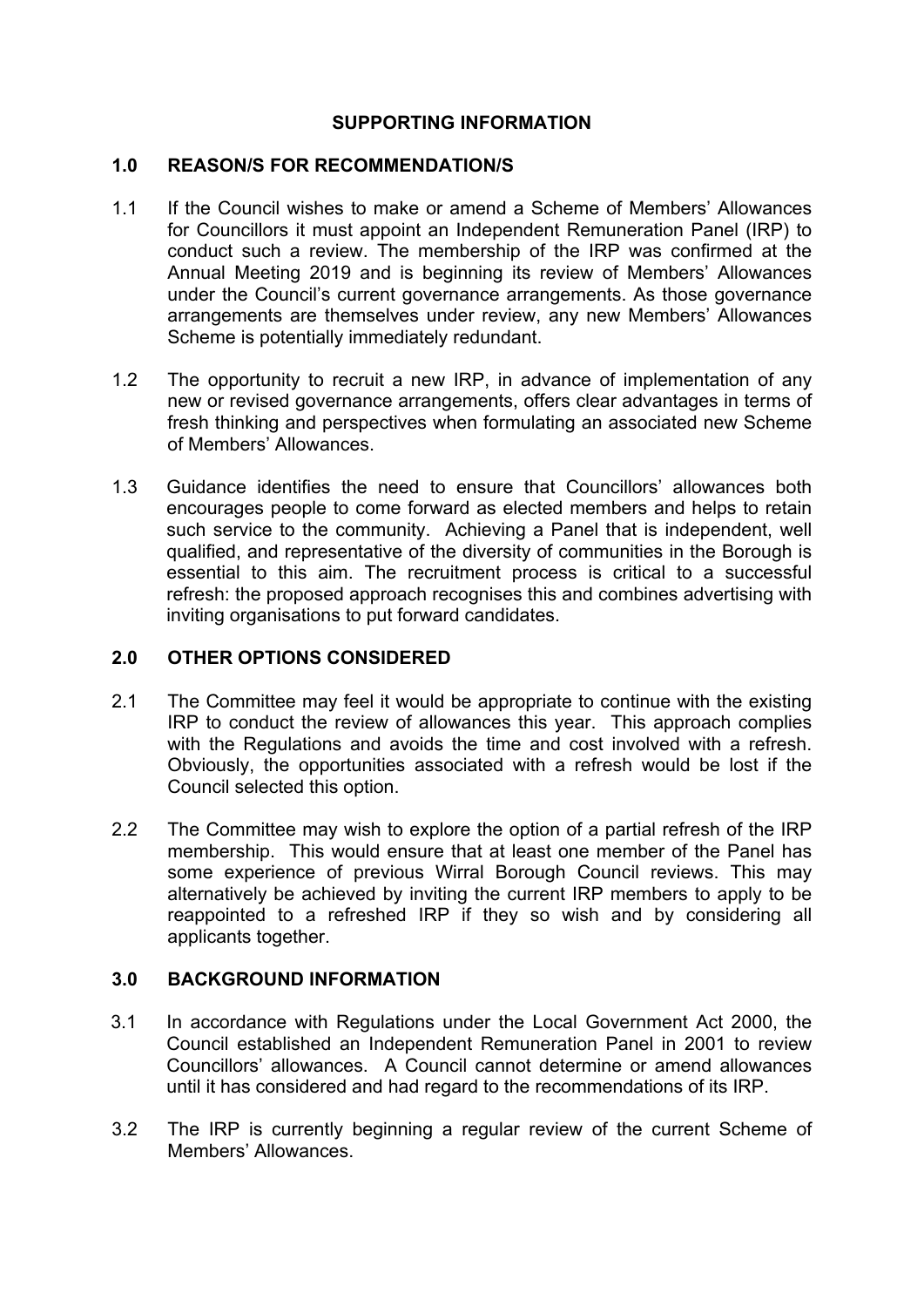- 3.3 The Annual meeting of the Council on 14th May 2019 resolved to undertake a review of the Council's governance agreements and also its number, terms of reference and make-up of the overview and scrutiny committees. This may result in the Council adopting a different form of governance and, therefore, a different array of Members' Special Responsibilities. A different form of governance would necessitate a different Scheme of Members' Allowances and thus a new review by the IRP.
- 3.4 The Council is extremely grateful to the current IRP for the work that it has carried out; however, aside from the Chair, the length of service of the Panel members is considerable. The current membership is:

| <b>Panel Member</b>  | <b>First appointed</b> |  |
|----------------------|------------------------|--|
| Ray Allan            | 2007                   |  |
| Nunzia Bertali       | 2002                   |  |
| <b>Peter Bounds</b>  | 2018                   |  |
| <b>Pauline Brown</b> | 2002                   |  |

- 3.5 The public perception of the independence of the IRP and the robustness of the review process is important. It is essential for the Council to ensure the Panel remains representative and in touch with the issues and challenges faced by those making decisions.
- 3.6 Now is considered to be an appropriate point for the Council to refresh the IRP. The potential adoption of new governance arrangements is deemed to be an appropriate juncture at which to recruit a new Panel and introduce fresh thinking and perspectives. Moreover this has been the topic of discussion amongst Members and the subject of a motion adopted by the Council's Labour Group.

#### **4.0 Appointing a Panel**

- 4.1 The Regulations do not prescribe how a local authority should appoint IRP members. The Guidance advises that the appointment process for the IRP should ensure the Panel is independent, qualified to discharge its functions, and representative of the diversity of the communities in the local authority's area. Candidates' knowledge of local government structures and functions is important, but a lack of familiarity with such matters should not be a bar to appointment.
- 4.2 The Regulations require that an IRP must have at least three members, but do not specify a maximum number. The Guidance advises avoiding unduly large Panels that would be unable to be an effective and publicly accountable source of clear recommendations. Therefore, it is suggested that the maximum size of the Panel remains unchanged and consists of up to five members. This would help address any potential quorum issues.
- 4.3 The Guidance asks local authorities to consider the term of office of members of the Panel, and suggests a period of 3-5 years. A period of four years is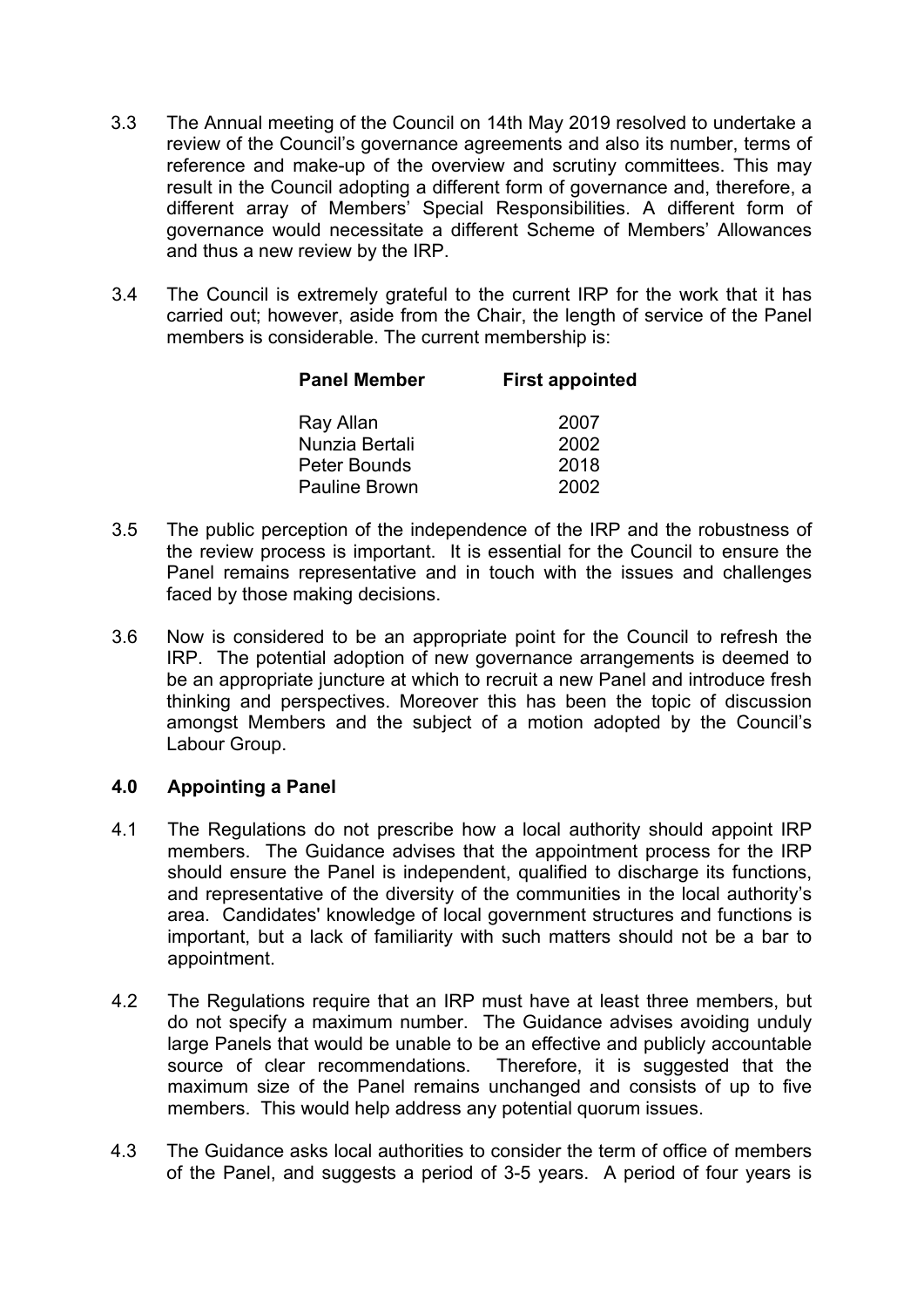recommended. (Looking ahead, the Council may wish to consider the value of term limits on IRP members to ensure the Panel is periodically refreshed. The ability to re-apply after a number of years might be included in such arrangements.)

- 4.4 In terms of recruitment, it is suggested that the Council advertise for IRP candidates in the local press and ask a wide range of organisations, including those in the third sector and the local business community, to propose candidates.
- 4.5 To help ensure that the IRP's work accords with the timetable for drafting and implementing any revised governance arrangements for the Council, it is suggested that the Head of Democratic and Member Services, in consultation with the Political Group Leaders, be authorised to shortlist and interview candidates. The Head of Democratic and Member Services, in consultation with the Political Group Leaders and the Director of Governance and Assurance, will recommend for selection up to five nominees for appointment.

#### **5.0 FINANCIAL IMPLICATIONS**

- 5.1 **Honorarium** The Committee is requested to consider the level of honorarium payable to Panel members. Currently, the Chair receives an honorarium which has previously been set at £500 per annum. Recruitment of chairs of such IRPs can be difficult, given the depth of knowledge and skill set concerned, and an allowance is normal. Wirral acquired the recently appointed current Chair following a request to St Helens Council for the details of its IRP Chair.
- 5.2 This Council does not currently pay an honorarium to any of the other members of the IRP. The Committee is asked to consider this amount and whether an amount should be offered for each panel member in recognition of their time commitment for a four year period. This amount will be set out in the advert.
- 5.3 **Members Allowances Scheme** It is for the IRP to recommend the amount of allowances. In the past, the Councillors have submitted evidence, which the IRP has taken note of and accepted in setting its recommended Members' Allowances.

#### **6.0 Legal Implications**

- 6.1 The Council must appoint an Independent Remuneration Panel to review its Scheme of Members' Allowances in accordance with the Regulations.
- 6.2 Whilst the Panel is required to make a recommendation, the Panel has always consulted all Political Group Leaders during each periodic review of Members' Allowances and then produced a written report for the Council to consider. It is the Council that decides whether or not to increase Members' allowances, not the Panel.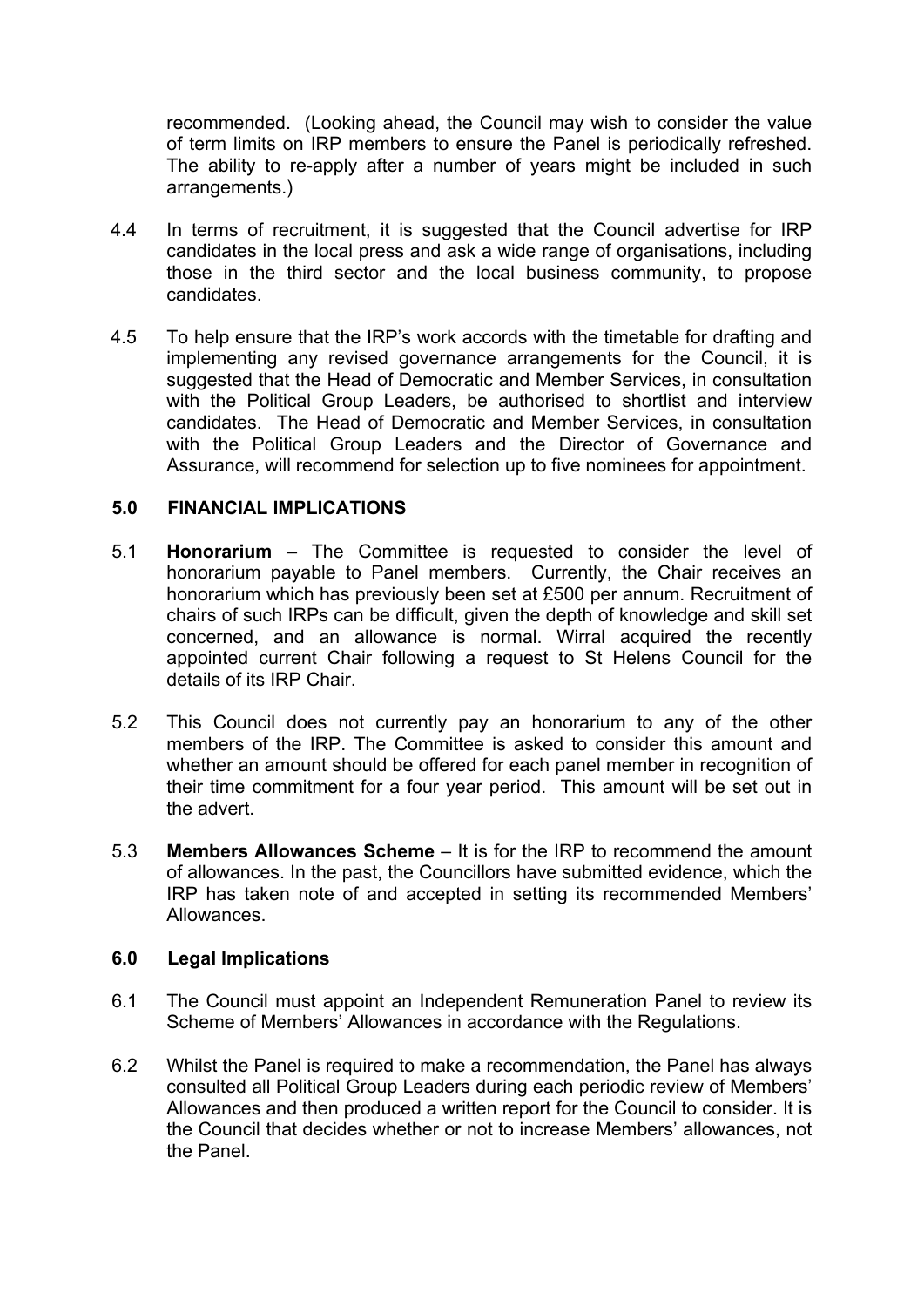- 6.3 The Guidance referred to is that issued by the then ODPM in 2003, which this Council has followed, and states as follows:
	- *'5.1 A local authority should give very serious consideration not only to ensuring the independence of its independent remuneration panel but also the public perception of this independence. To maintain the credibility of its panel a local authority will need to consider the extent to which some, if not all, of its panel members are recognisable members of the local community. Political appointments, and appointments which are made through friendship or any other personal association of any members of the council should always be avoided.*
	- *5.2 Local authorities should consider very carefully the extent of any candidate's connections to a political party and whether these are such as to risk the effective discharge of the panel's functions were the candidate to be appointed.*
	- *5.3 In appointing its panel, a local authority should consider candidates' knowledge of local government and the way it works although lack of familiarity with the functions of councils should not be a bar to appointment.'*

#### **7.0 RESOURCE IMPLICATIONS: ICT, STAFFING AND ASSETS**

None.

#### **8.0 RELEVANT RISKS**

There is a slight risk that a new Panel may not be in place in time to recommend a new Scheme of Members' Allowances to the Council before the start of the new Municipal Year.

#### **9.0 ENGAGEMENT/CONSULTATION**

The Standards and Constitutional Oversight Committee is being consulted on whether to refresh the IRP and requested to determine the way forward in this respect. If it agrees to the proposals the Political Group Leaders will be consulted over the recruitment, interview process and selection of new IRP members.

#### **10.0 EQUALITY IMPLICATIONS**

None.

## **11.0 ENVIRONMENT AND CLIMATE IMPLICATIONS**

11.1 None.